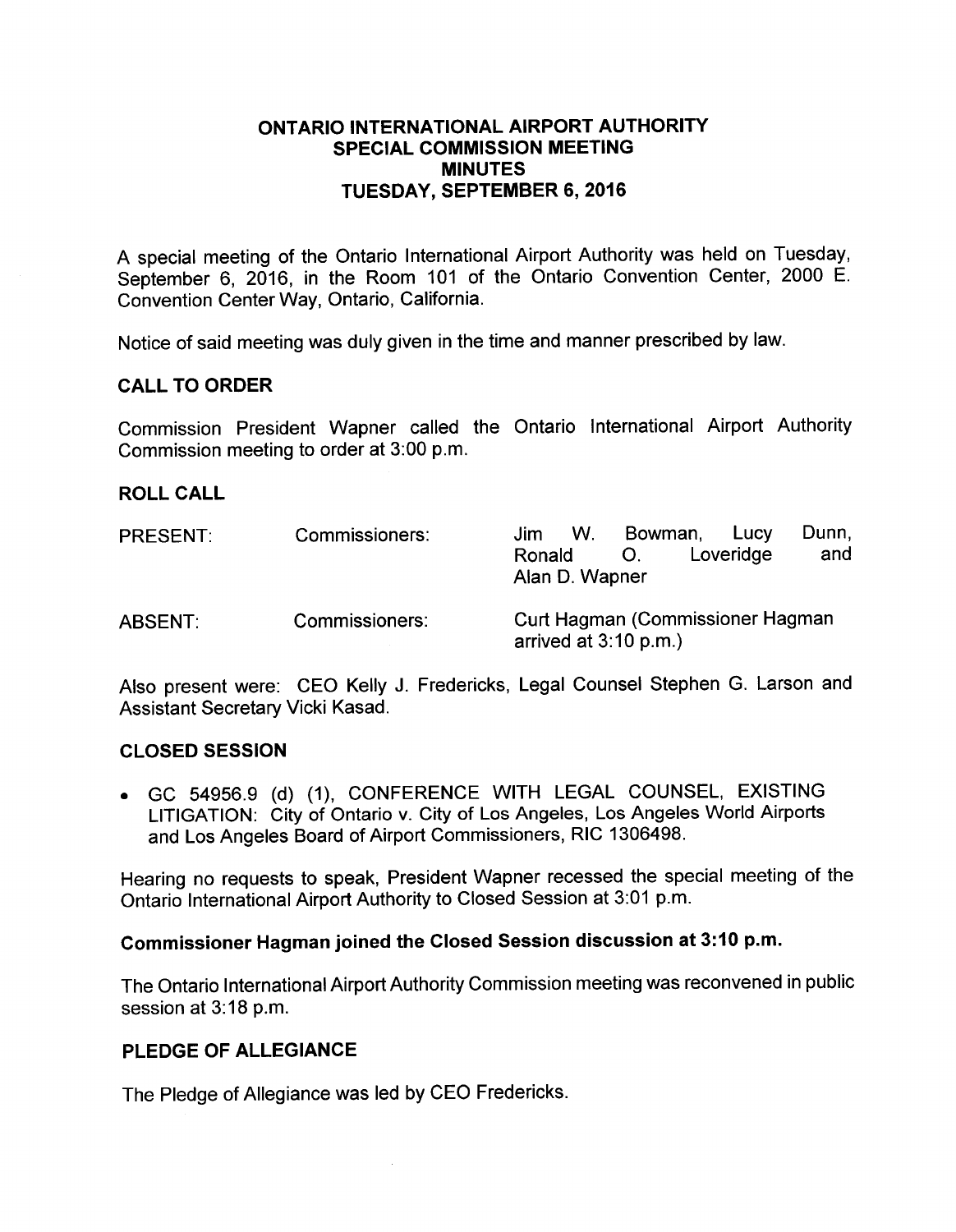## CLOSED SESSION REPORT

President Wapner noted that Commissioner Hagman had joined the Closed Session and advised that there was no reportable action following the Closed Session discussion.

## PUBLIC COMMENTS

There were no public comments.

# CONSENT CALENDAR

Secretary Dunn inquired if the proposed Agreements were consistent with the adopted budgets. CEO Fredericks confirmed. Mr. Fredericks further thanked the City team and City I.T. staff for their support throughout the transition.

President Wapner requested confirmation that the I.T. items had been reviewed by City I.T. staff. CEO Fredericks confirmed.

MOTION: Moved by Commissioner Hagman, seconded by Commissioner Bowman and carried by unanimous vote to approve the Consent Calendar as presented.

# 1. APPROVAL OF MINUTES

Approved the Minutes for the special meeting of the Ontario International Airport Authority of August 16, 2016.

# 2. AN AGREEMENT BETWEEN THE ONTARIO INTERNATIONAL AIRPORT AUTHORITY AND BIRDI & ASSOCIATES FOR ACAM, AV, FISC, AND CAD INFORMATION TECHNOLOGY SUPPORT SERVICES.

The OIAA Board of Commissioners authorized the Chief Executive Officer to approve the Professional Services Agreement for Birdi & Associates to provide critical operational support services at the Ontario International Airport (ONT).

## 3. AN AGREEMENT BETWEEN THE ONTARIO INTERNATIONAL AIRPORT AUTHORRTY AND PRODIGIQ TO PROVIDE OPERATIONS MANAGEMENT SYST4EM (PROOMS) AND OTHER NECESSARY SOFTWARE MODULES FOR OPERATIONS AT THE ONTARIO INTERNATIONAL AIRPORT (ONT)

The OIAA Board of Commissioners authorized the Chief Executive Officer to approve the Professional Services Agreement for ProDIGIQ and implement their Operations Management System (ProOMS) an other software modules necessary to operations at the Ontario International Airport (ONT).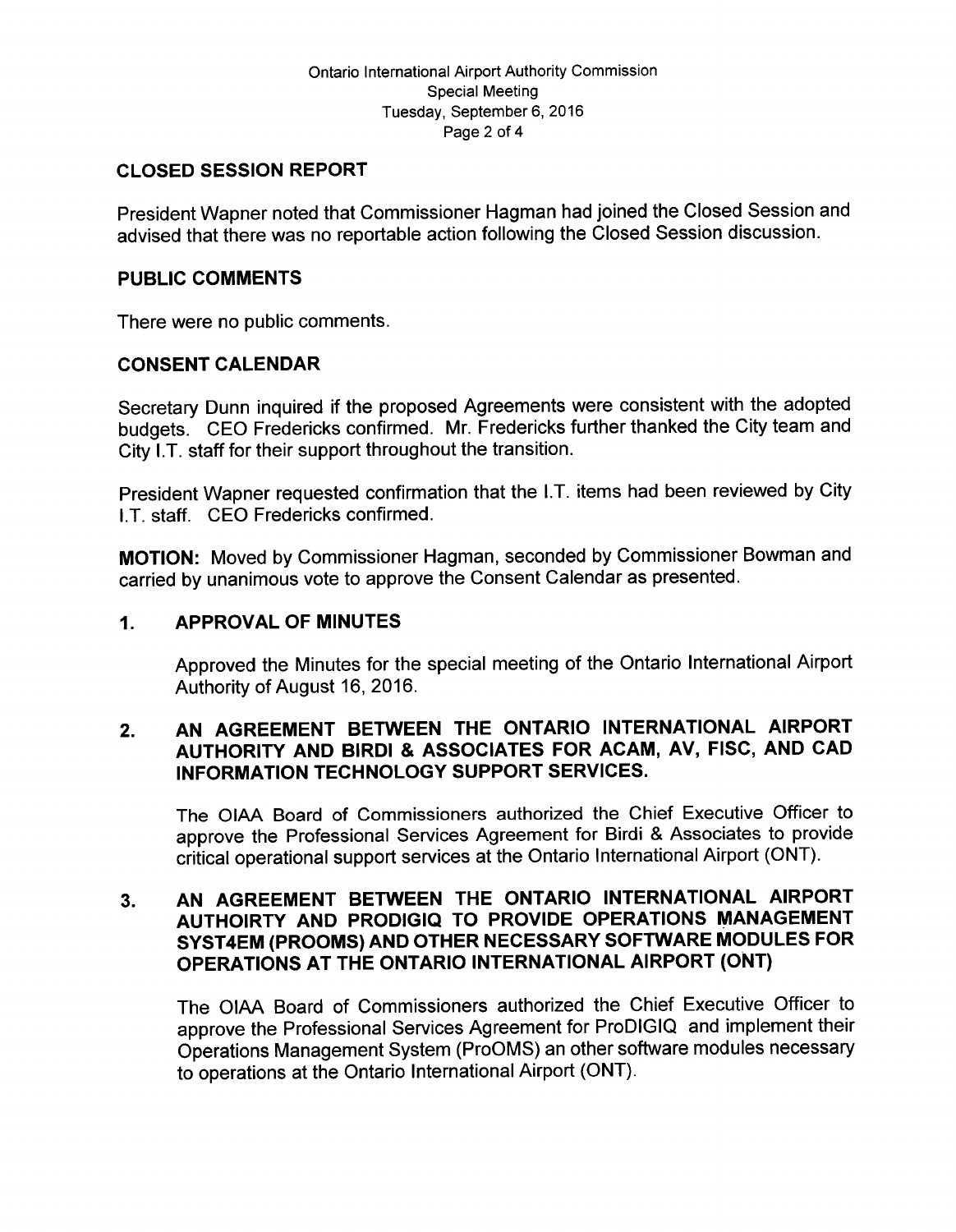# 4. A RESOLUTION APPOINTING THE TREASURER OF THE ONTARIO INTERNATIONAL AIRPORT AUTHORITY.

The OIAA Board of Commissioners adopted Resolution No. 2016-005 amending Resolution No. 12-001 and appointing Jeff P. Reynolds as the Authority's Treasurer effective, September 6, 2016.

RESOLUTION NO. 2016-005 A RESOLUTION OF THE ONTARIO<br>INTERNATIONAL AIRPORT AUTHORITY COMMISSION, AMENDING INTERNATIONAL AIRPORT AUTHORITY RESOLUTION NO. 12-001 AND APPOINTING THE AUTHORITY'S TREASURER.

### ADMINISTRATIVE REPORTS/DISCUSSION/ACTION

### AIR SERVICE PERFORMANCE UPDATE

CEO Fredericks introduced new staff members Chief Financial Officer Jeff Reynolds, Chief Operations Officer Bruce Atlas, Chief Development Officer Mark Thorpe and Director Marketing and Public Relations Cassie MacDuff. He noted that the new Chief Marketing Officer would be announced on Thursday. He further noted that the intent Marketing Officer would be announced on Thursday. was to hire current temporary employees Anh Nguyen and Amy Goethals as Authority employees on October 1, 2016. He also noted that they are working on developing partnerships with the air carriers and their Ontairo International Airport LLC, ONT-TEC..

CEO Fredericks presented the Air Service Performance Update noting that activity is down . 3% for domestic travel and 4.9% for international travel. He commented on the underperformance, noting that the number do not make sense.

Vice President Loveridge questioned the loss of passengers. CEO Fredericks indicated that the losses are across the board, but most passengers have been lost to LAX.

President Wapner suggested that it was mostly international numbers that were down. CEO Fredericks concurred noting that some of the destinations were impacted.

CEO Fredericks noted good news in that new seats were expected for the region, with about <sup>a</sup> 6% increase anticipated in January 2017. He also noted that cargo continued to be up, with FEDEX and UPS looking at growth potential.

President Wapner noted that appointment of ad hoc committees at the last meeting and reviewed them including designation of support staff as follows:

Development - Chair Loveridge/Member Dunn - Staff Thorpe Public Safety - Chair Bowman/Member Hagman - Staff Atlas International Trade — Chair Hagman/ Member Wapner— Staff Thorpe Marketing — Chair Dunn/ Member Bowman — Staff Chief Marketing Officer